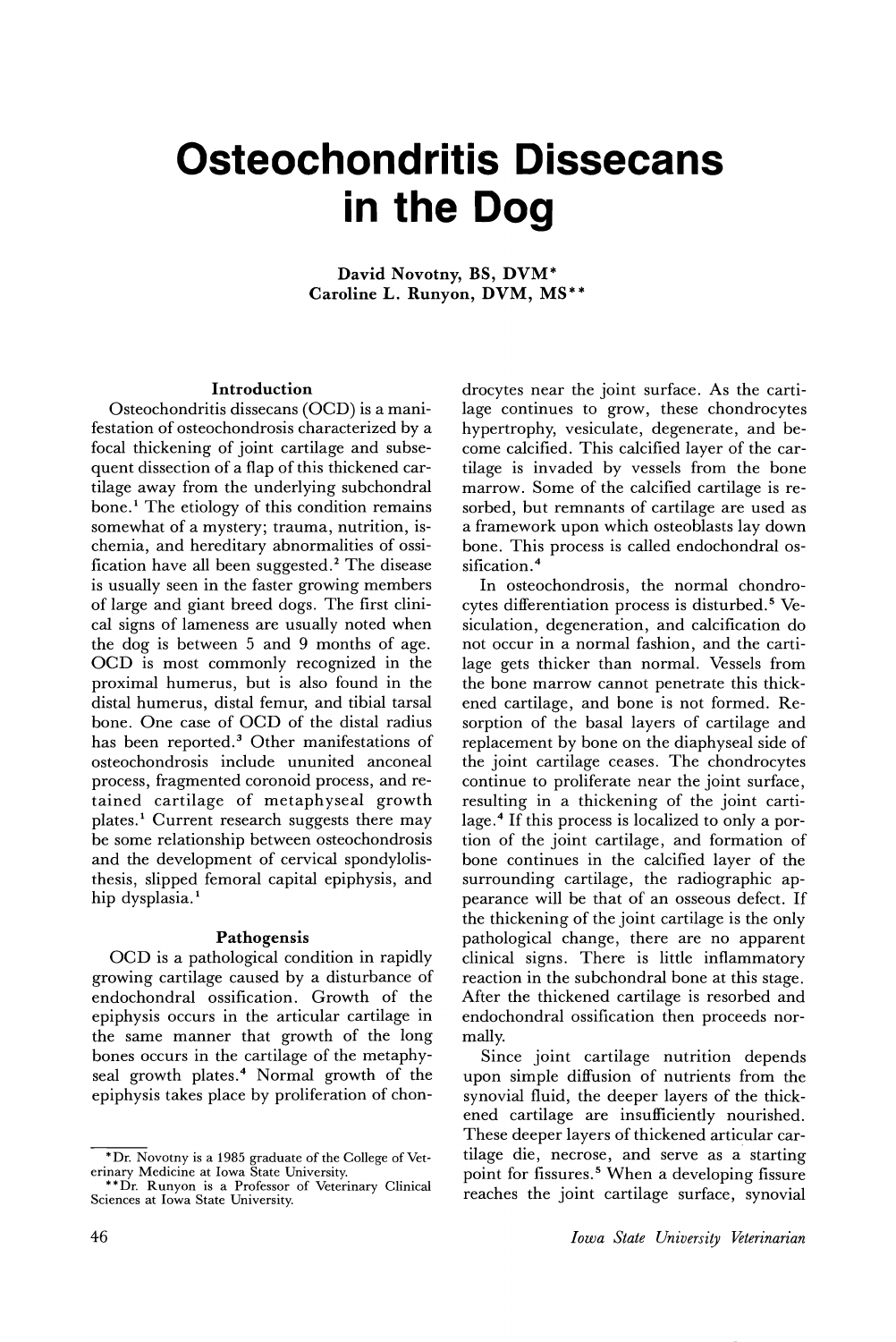fluid enters the fissure and contacts the basal layers of the joint cartilage and the subchondral bone. An inflammatory reaction then takes place in the defect. The dog becomes painful and starts to limp. It is at this stage that the lesion becomes osteochondritis dissecans. Osteochondritis refers to the inflammation in the joint cartilage and subchondral bone, and dissecans refers to the flap of cartilage that is dissected away from the underlying subchondral bone. This flap may remain in the defect, or it may detach and form an intraarticular body. The fate of the flap is of great importance to further development of clinical signs. <sup>5</sup>

## Etiology

A number of factors have been incriminated as the cause of OCD, but the etiology remains controversial and appears to be multifactorial. The most common factor incriminated in experimental and clinical studies is rapid growth and weight gain. In one study of nearly 300 patients with only a few dogs were not of medium or larger size. There were twice as many males as females in these cases. This difference may be explained by the fact that male dogs usually grow more rapidly than female dogs. 1

There is probably a hereditary predisposition for OCD in the dog, although this has not been proven. A higher incidence of OCD was found in offspring of certain dogs and there were litters in which several or all of the puppies were affected.<sup>1,2,6-9</sup> Genetic factors that affect growth rate and weight gain, sexual development, behavior, and conformation undoubtedly playa role in the etiology.10

Nutrition seems to be an important factor in the development of OCD. In an experimental study in Great Dane puppies, free choice feeding resulted in increased growth rate accompanied by skeletal abnormalities similar to those seen with OCD.<sup>11</sup>

Trauma may also contribute to the development of OCD. Biomechanical studies have shown that OCD lesions typically develop in those areas of the joint cartilage that are most subjected to the stress and trauma of weight bearing. Trauma probably enhances the opportunity for the abnormally thickened and slow-to-mature cartilage to cleave further once a fissure is formed. <sup>12</sup>

In conclusion, most evidence indicates that dogs with a genetic capacity for rapid growth and development, and are "pushed" nutritionally during their most active growth period have the greatest risk of developing  $OCD.<sup>1</sup>$ 

## OCD of the Shoulder

OCD of the shoulder joint is seen in large and medium size dogs, predominantly in the male. The clinical signs are first noticeable between 4 to 7 months of age and are usually insidious in onset. Lameness on one or both forelegs, which worsens after exercise, is the most prominent clinical sign. Stiffness after periods of rest is also an important clinical sign. Pain can usually be elicted by palpation, hyperflexion or hyperextension of the shoulder joint. The clinical signs may vary in severity over periods of weeks to months. The condition is often bilateral.

The definitive diagnosis of OCD is made by radiology. The view that best demonstrates the lesion is the medial-lateral with slight extension of the limb. <sup>13</sup> The affected limb should be placed down on the film cassette and pulled cranial. The unaffected or upper limb should be pulled caudally. The image of the humeral head will thereby be superimposed over the radiolucent lumen of the trachea to enhance delineation of any lesions present. Radiographs will demonstrate a defect, usually in the caudal aspect of the humeral head. In mild or early cases only a flattening of the dorso-caudal contour of the humeral head is seen. In advanced lesions there may be sclerosis of the subchondral bone and calcification of the cartilagenous flap. A radiograph of the shoulder taken with the primary beam directed at a slightly oblique angle from the lateral may be needed to visualize the lesion. This view may assist in a diagnosis because in many cases the lesion is slightly to the caudolateral instead of the caudal side of the humeral head. <sup>13</sup> Both shoulders should be radiographed, even if there is no history or clinical sign of bilateral lameness.<sup>1</sup>

It is generally easier to diagnose OCD of the shoulder than it is to decide what therapy to use. If the flap mineralizes, it is usually visible on radiographs. The cartilagenous flap may remain connected to the adjacent normal articular cartilage and within the defect. If the flap remains cartilagenous, radiographs will reveal only the defect in the subchondral bone. Because animals show pain and lameness, restriction of exercise has been recom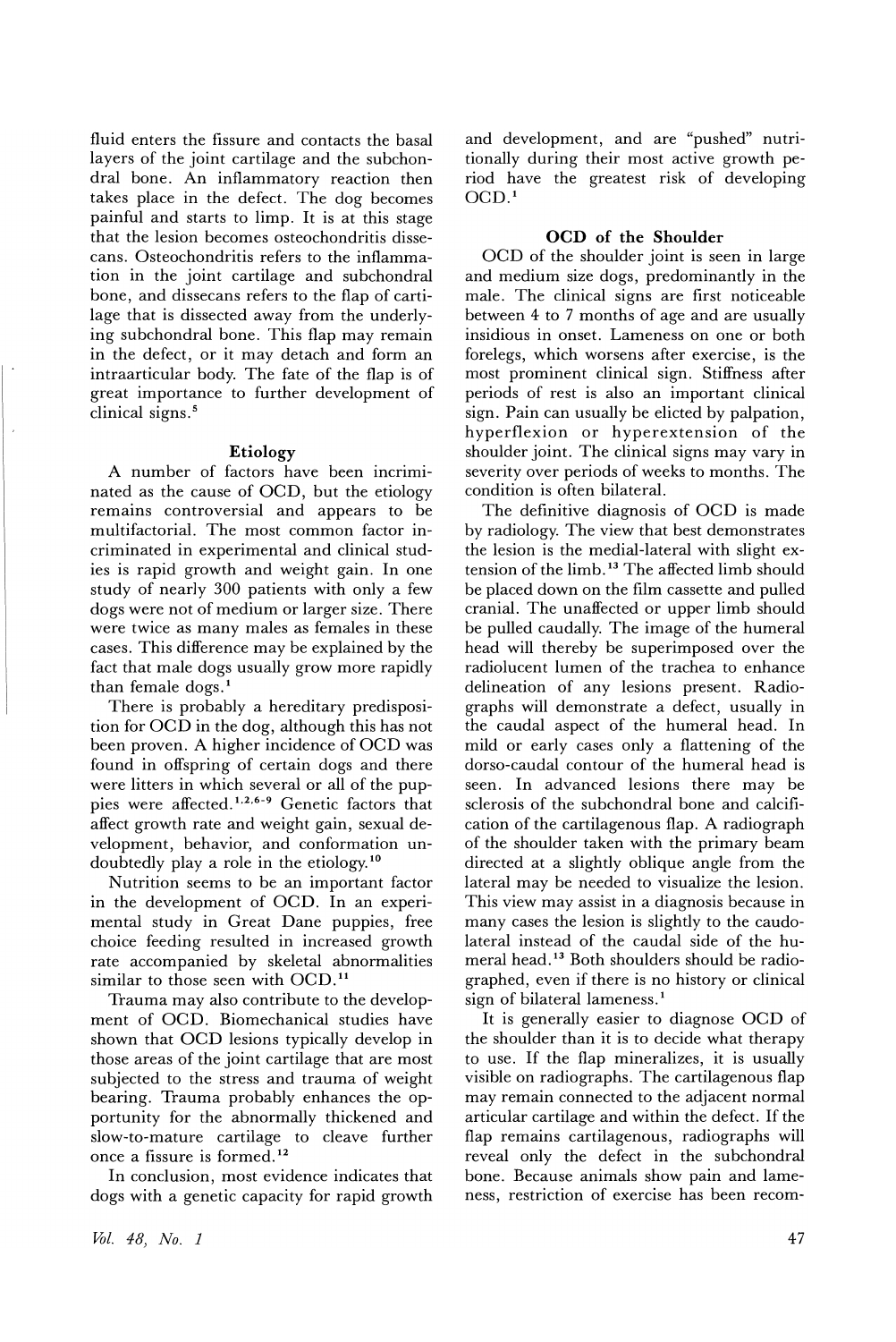mended as a part of the therapy by many investigators. In contrast, another researchers believes that a dog with OCD of the shoulder should be allowed to move around as much as possible because this will increase the chances that the flap will become dislodged.<sup>1</sup> If necessary, the dog can be given analgesics. In cases in which clinical signs are not severe or may have subsided, or if there is no improvement after 4 to 6 weeks, a repeat radiographic exam is recommended. If the defect in the humeral head has not been filled, an arthrogram should be made to determine whether or not a flap or loose piece of cartilage remains within the defect. If the arthrogram is positive, surgery is indicated. Surgery is usually not necessary if there is no loose cartilage or flap in the defect, because healing in this case can occur spontaneously.<sup>1</sup>

Once the pedicle of the flap breaks, the flap becomes dislodged and floats freely in the synovial cavity. The flap is then referred to as a joint mouse. The joint mouse is usually resorbed by the synovial fluid thru enzyme activity. Once the flap dislodges it takes one or two weeks before the pain subsides. It is in these cases where conservative medical therapy is indicated. Sometimes the loose flap will grow while bathed in the synovia and may then mineralize and become visible on radiographs in the posterior compartment of the joint cavity. Occasionally the joint mouse will migrate and lodge in the bicipital tendon sheath resulting acute pain and requiring surgical removal.<sup>1</sup> Surgery is indicated when a mineralized joint mouse is detected to prevent secondary degenerative joint disease.

A caudolateral approach to the shoulder joint can be used to expose the humeral head. <sup>14</sup> Surgery consists of removing the cartilage flap or piece of cartilage in the defect and trimming the edges of the defect. The base of the lesion should be curretted to the bleeding subchondral bone. In addition, some authors advocate drilling 1 mm holes through the defect towards the metaphysics to stimulate neovascularization and accelerate healing. <sup>15</sup> Any free joint mice or periarticular osteophytes should be removed. Postsurgical care consists of cage rest for 7 to 10 days and restricted exercise for 4 to 6 weeks.

If bony sclerosis is minimal or absent adjacent to the lesion and there is no secondary osteoarthrosis, the prognosis is considered good. Following surgery, the defect will fill

with functional fibrocartilage and restore a smooth contour over the articular defect. This fibrocartilage is not as biomechanically stable as the hyaline cartilage that was originally present, but is functionally adequate. Removal of the diseased tissue allows for better healing, and greater freedom from lameness. <sup>15</sup>

## OCD of the Elbow

Three manifestations of osteochondrosis in the elbow are ununited anconeal processes, fragmented coronoid process, and OCD of the medial condyle of the humerus.<sup>1</sup> Fragmented coronoid process is the most common and OCD of the medial condyle of the humerus is the second most common of these elbow lesions. These two lesions are seen most frequently in Golden and Labrador Retrievers, but can be seen independently or together in most large breeds of dogs.<sup>1</sup> Although the clinical signs of these three elbow lesions are very similar in the early stages, an ununited anconeal process is usually the only lesion that can be radiographically diagnosed at five months of age. The owner usually complains of a stiff foreleg gait for the first few minutes after a long rest. This sign is usually first dem-0nstrated when the dog is four to five months of age. The lesion is often bilateral, which makes it more difficult for the owner to observe. The lameness progresses to a stiff stilted gait on the forelegs, which are held externally rotated with the elbows close the chest. Physical examination reveals joint crepitation and pain upon palpation, flexion, or extension of the elbow.

It is sometimes difficult to differentiate lameness caused by pain in the shoulder from lameness caused by pain in the elbow on physical examination. Therefore, in doubtful cases both elbow and shoulder should be radiographed. No radiographic abnormalities will be visible in the elbow of a dog with OCD of the medial condyle of the humerus until the dog is about seven months of age, even though the clinical signs may be present intermittently for two to three months. A young dog with slight clinical signs of elbow lameness should have a repeat radiographic examination in four to eight weeks following the first examination to allow time for radiographic changes to develop. A flexed lateral and an anteroposterior radiograph are necessary to evaluate the elbow. OCD of the me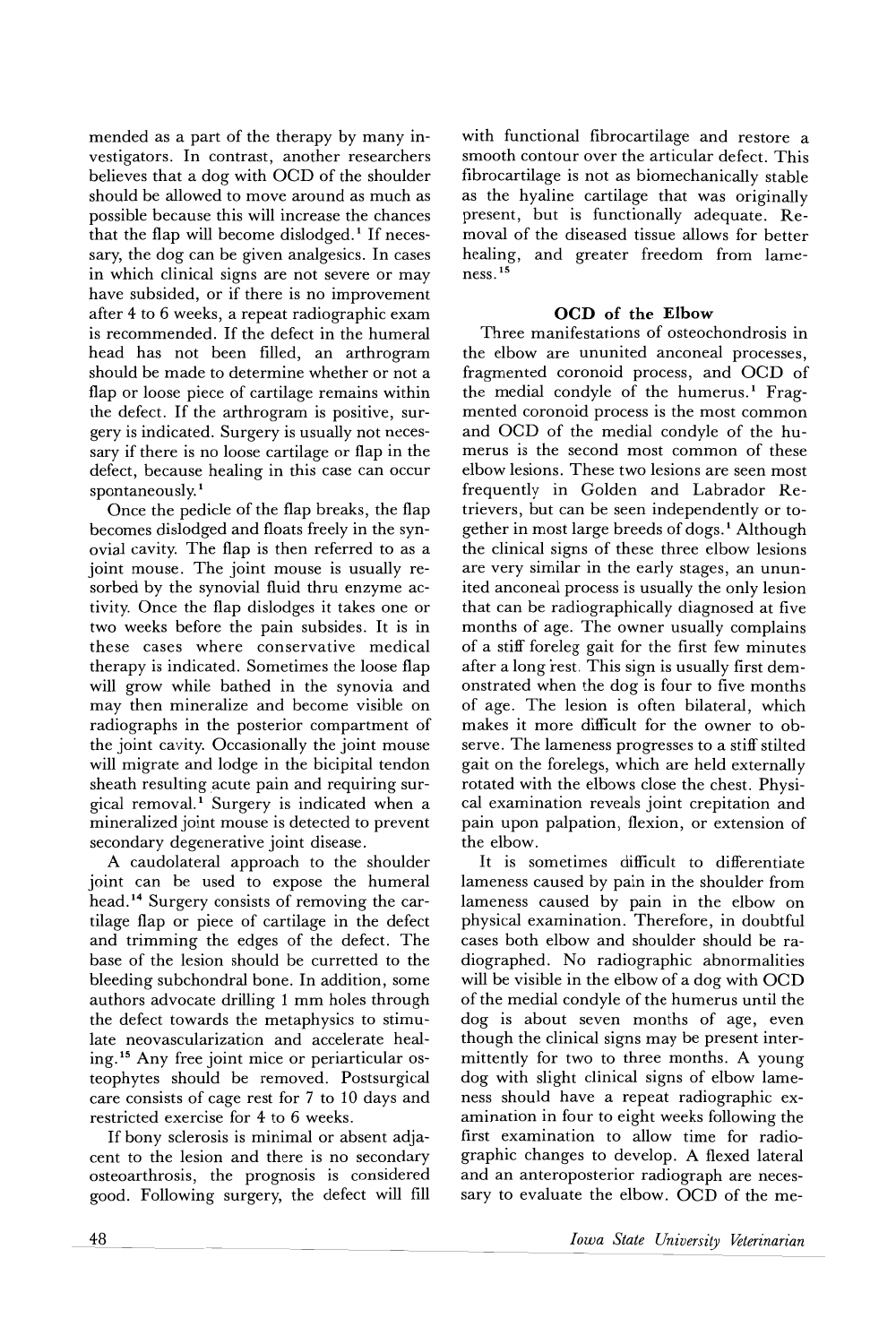dial condyle of the humerus has a characteristic radiographic appearance. A small triangular defect can be seen in the weight bearing surface of the medial condyle on an anteroposterior projection. This defect is often surrounded by a sclerotic zone. In later stages, this defect may be obscured by osteophytes formed at the margin of the medial humeral condyle and the medial aspect of the proximal ulna. In such cases, an anteroposterior medial to lateral oblique view should be obtained for better interpretation. <sup>13</sup> Cartilagenous flaps and joint mice may also be observed. Signs of secondary degenerative joint disease vary with the extent and severity of the lesion, age of the patient upon presentation, and possible coexistence of additional bony disease, i.e. ununited anconeal process and fragmented coronoid process. <sup>2</sup>

If left untreated, OCD of the medial condyle of the humerus will lead to severe osteoarthrosis with decreased range of motion of the elbow joint. Treatment is surgical and should be done as soon as a diagnosis is made. A medial approach to the elbow should be used. Two techniques for approaching this area have been described in veterinary literature. Flexor muscle tenotomy with radial collateral ligament severance, or osteotomy of the medial epicondyle an be utilized to gain surgical exposure to the medial humeral condyle. <sup>14</sup> In early cases of OCD of the medial condyle of the humerus there is a defect in the weight bearing surface covered by a flap of cartilage. The flap should be removed, the edges of the defect trimmed, and the base of the defect curetted to bleeding subchondral bone. A flap is usually not present in more advanced cases. It may be present as a large cartilagenous body adherent to the joint capsule, or it may have been resorbed. In a joint with a defect and no flap, the defect should be trimmed and curetted and all fragments removed.<sup>2</sup> The medial ulnar coronoid process should also be carefully inspected, as OCD of the medial condyle of the humerus is frequently associated with a fragmented coronoid process. Following surgery the dog is cage rested for ten days and kept on restricted exercise for 4 to 6 weeks.

In cases of OCD of the medical condyle of the humerus, the prognosis is guarded even if surgery is done early. However, surgery should always be attempted, because an untreated animal usually develops very severe

secondary degenerative joint disease. Surprisingly, many untreated dogs can function well in spite of their handicap, but even slight trauma to the elbow results in transient lameness. <sup>5</sup>

## **oeD of the** IStifle

OCD of the stifle usually affects large dogs between three and nine months of age, and has been reported in several instances to occur in littermates.<sup>2,6,9</sup> As high as  $15\%$  of all cases of osteoarthrosis of the knee in large dogs is secondary to OCD of the stifle joint.<sup>1</sup> Diagnosis is often difficult because the clinical signs are vague. The hip joint rather than the knee is apt to be suspected as the cause of lameness. The dog presents with a disturbed gait pattern of the hind legs similar to the "slinky gait" of hip dysplasia. Sometimes there is only a temporary "locking:'s Physical examination may or may not reveal joint distension and pain upon manipulation of the affected joint. However, the physical examination is valuable in ruling out other causes of stifle lameness in young dogs, such as ruptured cruciate ligaments or a patellar luxations.

Lateral and anterioposterior radiographs are needed to confirm the diagnosis. The most common site of OCD of the stifle is the medial aspect of the weight bearing surface of the lateral femoral condyle. The radiographic appearance can vary from a flattening of the affected femoral condyle to the presence of a radiolucent concave defect on the articular surface, often bordered by a sclerotic margin. <sup>13</sup> Joint distension and joint bodies may be observed.

In some dogs, the pathologically thickened cartilage of the condyle does not lead to OCD, as ossification may be resumed and the radiographic defect may resolve. Other dogs develop OCD, but healing can take place in the same way it does in the humeral head. In most cases, however, only the floor of the defect fills with fibrocartilage and severe secondary osteoarthrosis develops. <sup>5</sup>

Surgery has not proven very effective in the treatment of OCD of the stifle. Even animals that have been operated on early by removal of the flap do not have a good prognosis. However, surgery should be attempted in animals that present with an acute case of stifle lameness and radiographically show a large flap or a joint mouse. In such cases an exploratory arthrotomy should be done and the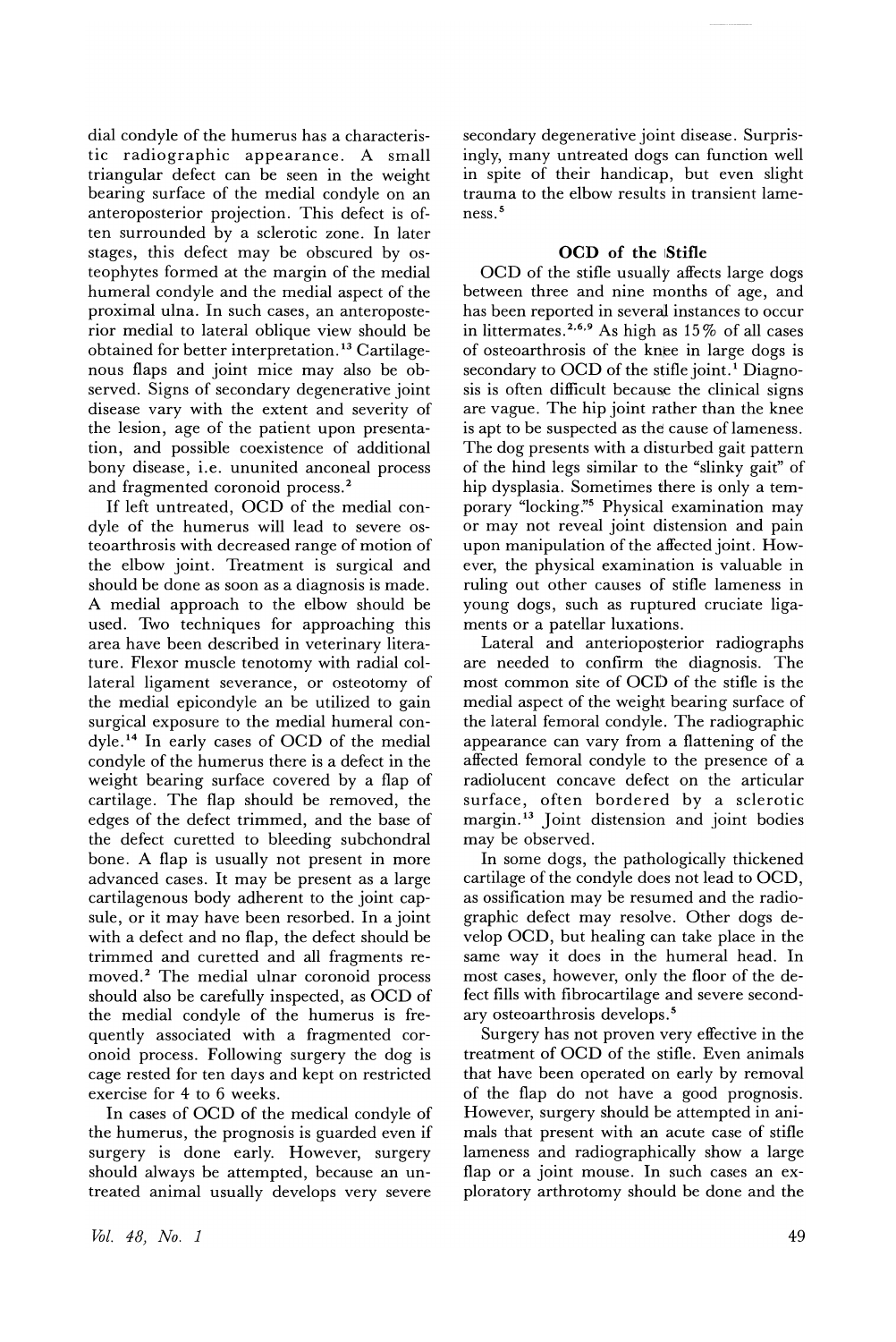flap or joint mouse should be removed. Once osteoarthorsis develops there is little that can be done to improve the condition other than conventional medical or physical therapy.<sup>1</sup>

## **OCD of the Hock**

OCD of the hock is the least common form of the osteochondroses. It is most frequently seen in Golden and Labrador Retrievers.<sup>1</sup> Vague clinical signs that worsen following exercise begin at four to five months of age. The dog presents with a slightly shorter step on the affected leg, with pain upon flexion and extension of the hock. The range of flexion is reduced and the dog typically stands with its leg in a hyperextended position.<sup>7</sup> The joint capsule of the tibiotarsal joint is usually distended, and in later stages a firm swelling can be palpated on the medial side of the tarsus.

Anterioposterior and lateral radiographs are needed for the diagnosis. The lesion is located on the medial trochlear ridge of the talus and is best demonstrated as a defect in this ridge on an anterioposterior projection. The height of the medial trochlear ridge of the ta-Ius is reduced due to displacement of an osteochondral fragment and lysis of subchondral bone. The width of the joint space over the medial trochlear ridge of the talus is increased. In later stages, the subchondral bone of the distal tibia opposite the medial trochlear ridge of the talus is eroded and the medial malleolus undergoes some lysis. <sup>7</sup> Displaced or undisplaced osteochondral fragments can be found associated with the medial trochlear ridge of the talus. Cartilage flaps and joint mice frequently contain bone because these structures usually remain attached to soft tissues such as the medial collateral ligaments or the joint capsule. This maintains their blood supply and allows them to continue endochondral ossification. <sup>1</sup> Sometimes a flexed lateral view is necessary to demonstrate these intraarticular bodies in the medial or caudomedial compartment of the joint capsule.<sup>7</sup>

Surgery is the treatment of choice for OCD of the hock. Approach to the hock joint by osteotomy of the medial malleolus permits direct entry into the joint and gives good exposure to the medial trochlear ridge of the talus. <sup>14</sup> Surgical debridement of the articular cartilage is similar to that described previously.

## **Conclusion**

In recent years, the increasing number of reports describing osteochondrosis in dogs has lead to a greater awareness of the disease. Osteochondrosis is a generalized disease affecting endochondral ossification of cartilage in young dogs of the large and giant breeds that have the egenetic capacity for rapid growth. The possible causes of OCD include rapid growth and weight gain, overnutrition, trauma, and hereditary factors. OCD should be suspected in any large, young dog with a lameness of insidious onset that becomes worse after exercise and periods of rest. OCD is more frequently seen in males and the lesions are often bilateral. The shoulder, elbow, stifle, and hock joints are the primary sites of occurance. Diagnosis is based on signalment, history, physical examination and radiography. Treatment must be individualized and based upon age, frequency and severity of the lameness, and radiographic appearance of the lesion. Surgery is usually the treatment of choice. Prognosis depends upon the site involved, the severity of the lesion, the presence or absence of secondary degenerative joint disease, and the stage at which the lesion is diagnosed and treated. Finally, it seems that genetic factors influence development of the disease, and the owner should be made aware that the condition may be hereditary.

If a dog has a family history of OCD or has produced offspring with a high prevelance of the disease, breeding should be discouraged.

#### **REFERENCES**

- 1. Olsson S-E: Osteochondrosis- A Growing Problem to Dog Breeders. *Progress.* Gaines Dog ResearchCenter (summer ed.): 1, 4-11, 1876.
- 2. Alexander JW, Richardson DC, Selcer BA: Osteochondritis Dissecans of the Elbow, Stifle, and Hock-A Review. *JAAHA* 17: 51-56, 1981.
- 3. Butler HC, Wallace LJ, Ladds PW: Osteochondritis Dissecans of the Distal End of the Radius in a Dog. *JAAHA* 7: 81-86, 1971.
- 4. Olsson S-E: Osteochondrosis in the Dog, in *Current Tteterinary Therapy VII.* Philadelphia, WB Saunders Co., 1980, 807 -815.
- 5. Olsson D-E: Pathophysiology, Morphology, and Clinical Signs of Osteochondrosis (Chondrosis) in the Dog, in *Pathophysiology in Small Animal Surgery.* Philadelphia, Lea and Febiger, 1981, 604-617.
- 6. Woodward DC: Osteochondritis Dissecans in a Family of Bull Terriers. *VMISAC* 74: 936, 1979.
- 7. Johnson KA, Howlett CR, Pettit GD: Osteochondrosis in the Hock Joints in Dogs. *JAAHA* 16: 103- 113, 1980.
- 8. Olson NC, Mostosky UV, Flo GL, et al: Osteochondritis Dissecans of the Tarsocrural Joint in Three
- Canine Siblings. *JAVMA* 1876: 635-637, 1980. 9. Knecht CD, Van Sickle DC, Blevins WE, et al: Osteochondrosis of the Shoulder and Stifle in 3 of 5